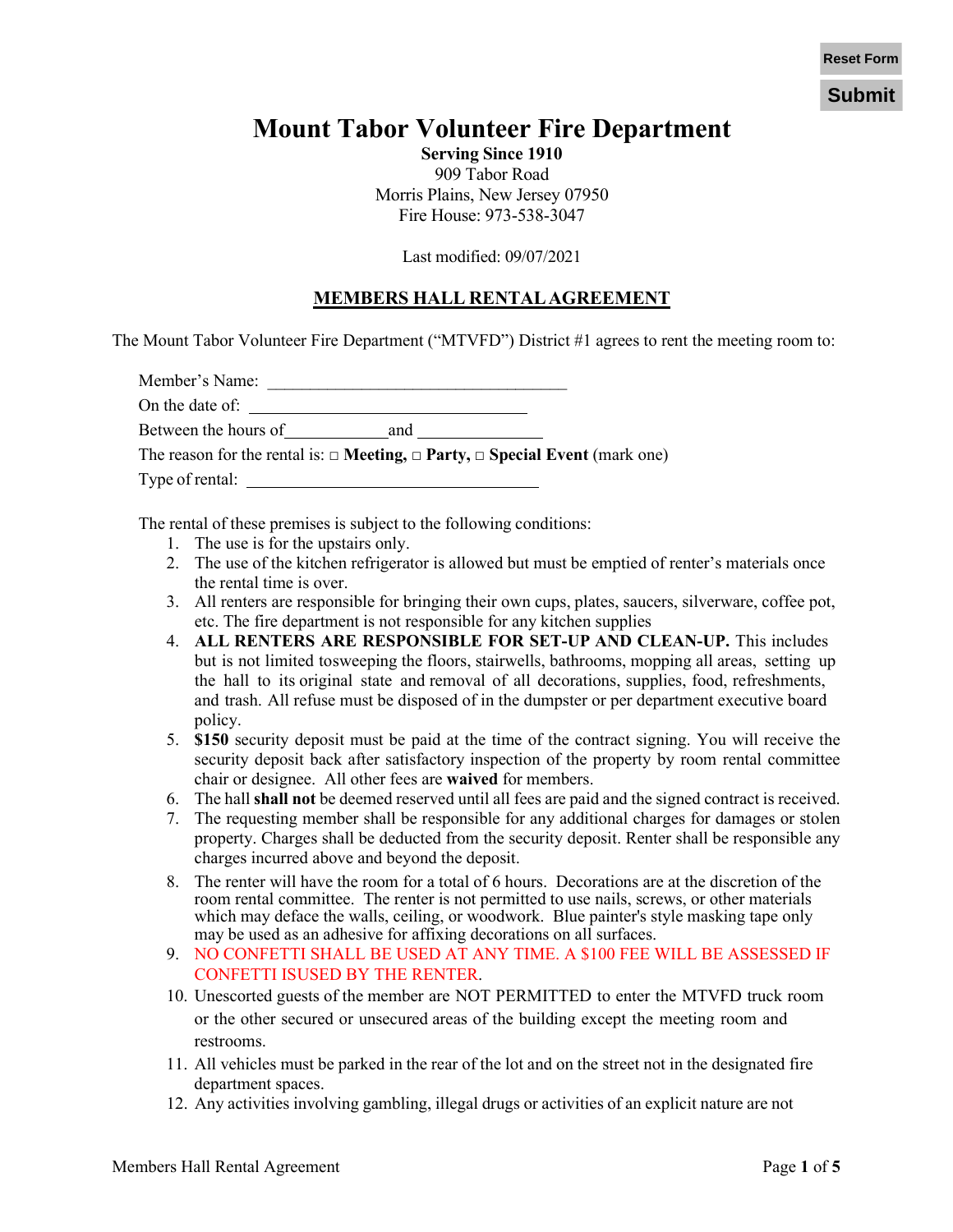permitted at any time.

- 13. Renter agrees that should alcoholic beverages be served at this function. Renter assumes all liability for any and all occurrence, accidents, damages or claims arising out of the serving of alcohol. Renter agrees that no one under the age of 21 shall consume any alcoholic beverages.
- 14. The Mt. Tabor Fire Department District #1 will not be responsible for any lost or damaged personal property. This includes the parking lot and grounds as well. Any personal injuries sustained during this rental will not be the responsibilities of the Mt. Tabor Fire Department. Any injuries must be reported to the room rental chair and the executive board.
- 15. **ANY INJURIES OR DAMAGES MUST BE REPORTED IMMEDIATELY. FAILURE TO REPORT DAMAGES OR INJURIES WILL RESULT IN LOSS OF DEPOSIT.**

#### **MAXIMUM HALL CAPACITY:**

- **113 Persons with tables and chairs**
- **242 Persons with Chairs Only**
- **339 Standing Only**

I hereby agree to the terms set forth herein:

Renter Name:

Renter Signature:

Approved by: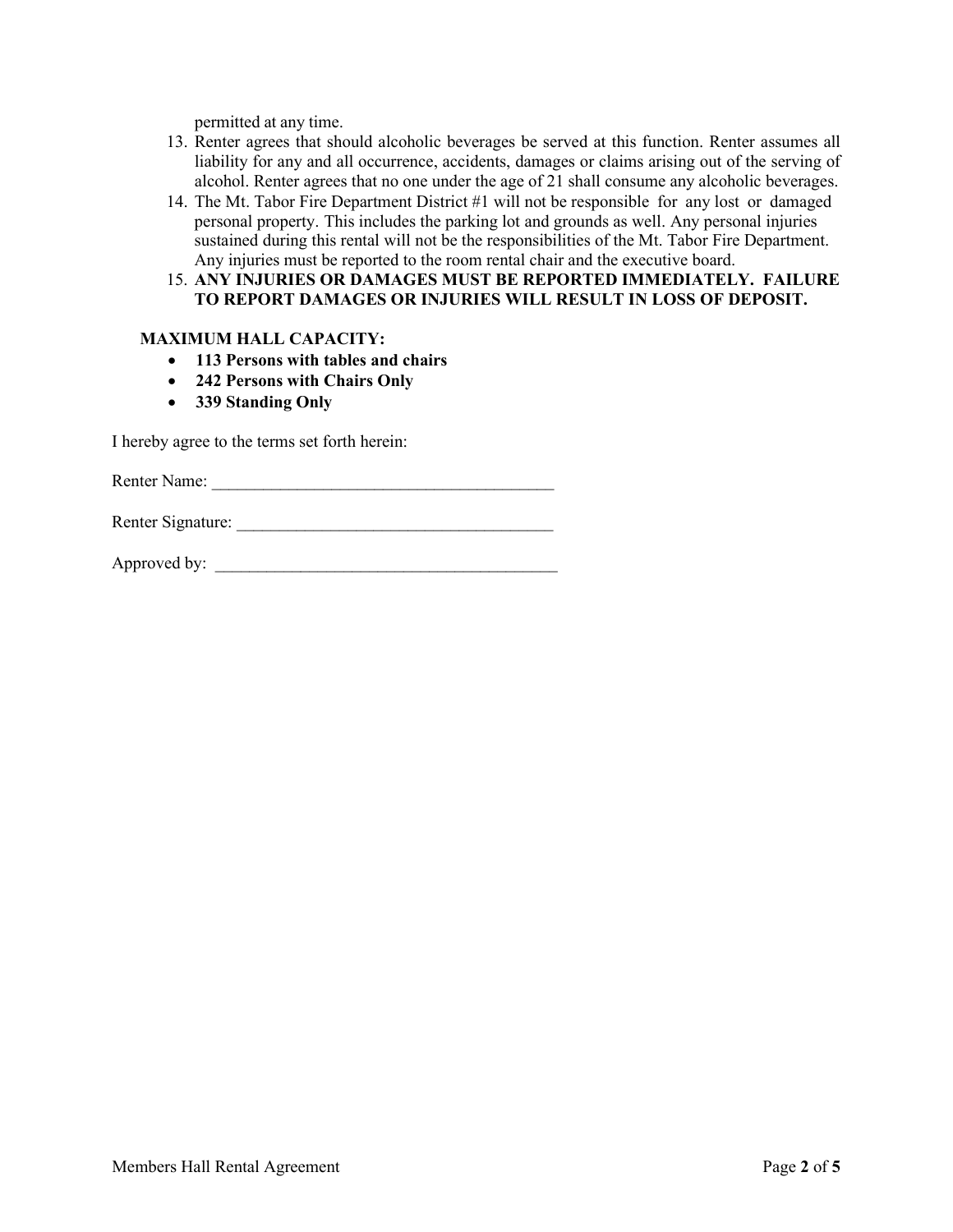# **Waiver of Alcohol Liability**

| I, Print Name:                                                                                       | , do hereby relieve Mt. Tabor |
|------------------------------------------------------------------------------------------------------|-------------------------------|
| FireDepartment, Board of Fire Commissioners, Parsippany-Troy Hills District #1 their members         |                               |
| and officers from any and all responsibility and liability of liquor brought, served and/or consumed |                               |
| on Mt. Tabor Fire Department property.                                                               |                               |

I, the undersigned, agree to assume any and all responsibility for all persons participating in any function agreed upon under contract.

I also agree that any person under 21 years of age will not consume any type of alcoholic beverage. Any violation of this rule will immediately terminate the rental and building hall will be vacated **WITHOUT** refund of rental fee.

Date:

Renter Name Print:

| Renter Sign: | Jate: |  |
|--------------|-------|--|
|              |       |  |

Approved by: \_\_\_\_\_\_\_\_\_\_\_\_\_\_\_\_\_\_\_\_\_\_\_\_\_\_\_\_\_\_\_\_\_\_\_\_ Date: \_\_\_\_\_\_\_\_\_\_\_\_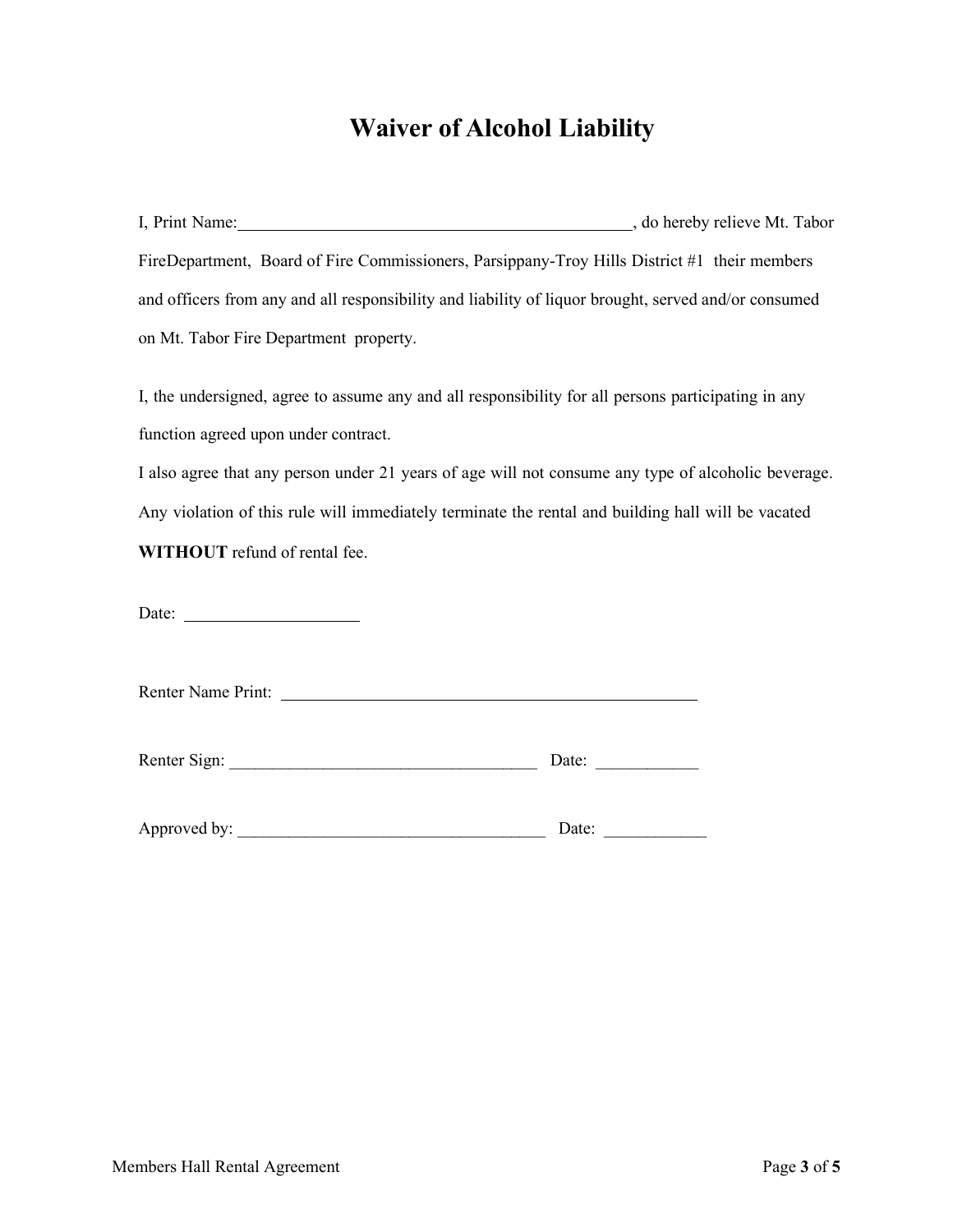### **RENTALAGREEMENT**

| Rental Fee:                                                                                                                                                                                                                    | \$ Waived for members                                                                                                                                         |
|--------------------------------------------------------------------------------------------------------------------------------------------------------------------------------------------------------------------------------|---------------------------------------------------------------------------------------------------------------------------------------------------------------|
| Deposit Fee:                                                                                                                                                                                                                   | \$150.00                                                                                                                                                      |
|                                                                                                                                                                                                                                |                                                                                                                                                               |
|                                                                                                                                                                                                                                |                                                                                                                                                               |
| Phone Number: New York Changes and School School School School School School School School School School School School School School School School School School School School School School School School School School Schoo | Cell Number:                                                                                                                                                  |
| $\bullet$<br>fees are received.<br>٠                                                                                                                                                                                           | Once payment is received the date will be formally reserved, dates are not guaranteed until<br>Please return completed forms and deposit to the Bill Herrmann |
| Committee Use Only                                                                                                                                                                                                             |                                                                                                                                                               |
|                                                                                                                                                                                                                                |                                                                                                                                                               |
|                                                                                                                                                                                                                                |                                                                                                                                                               |
|                                                                                                                                                                                                                                |                                                                                                                                                               |
| Hall Inspected:    YES   NO                                                                                                                                                                                                    |                                                                                                                                                               |
| Deposit Returned: \$                                                                                                                                                                                                           |                                                                                                                                                               |
| <b>Comments:</b>                                                                                                                                                                                                               |                                                                                                                                                               |